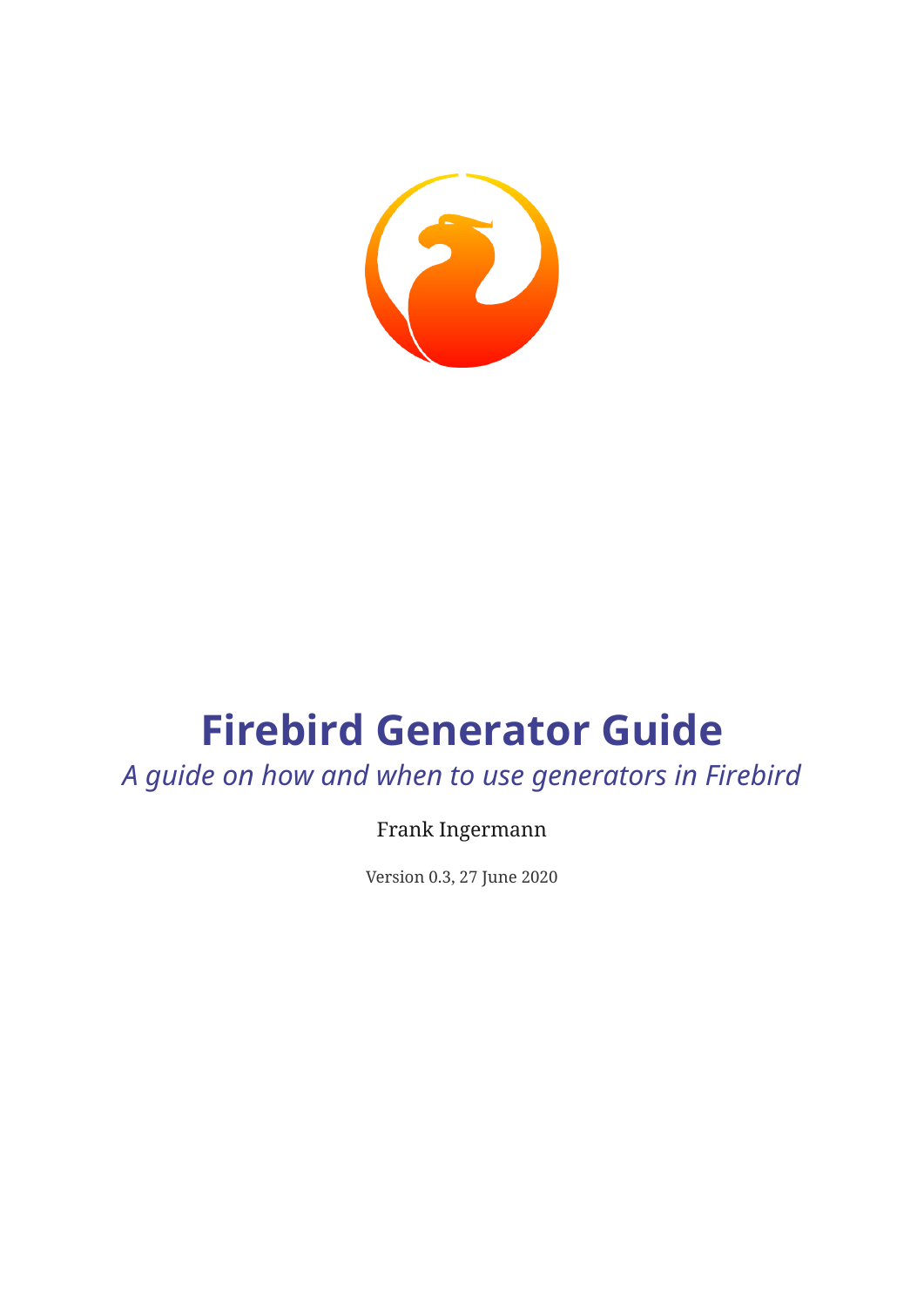# **Table of Contents**

| 3.2.4. Setting a generator directly to a certain value ("Update")  10       |  |
|-----------------------------------------------------------------------------|--|
|                                                                             |  |
|                                                                             |  |
|                                                                             |  |
|                                                                             |  |
|                                                                             |  |
|                                                                             |  |
|                                                                             |  |
|                                                                             |  |
|                                                                             |  |
|                                                                             |  |
| 5.1. Using generators to give e.g. transfer files unique numbers  15        |  |
| 5.2. Generators as "usage counters" for SPs to provide basic statistics  15 |  |
|                                                                             |  |
| 5.4. Generators to monitor and/or control long-running Stored Procedures 16 |  |
|                                                                             |  |
|                                                                             |  |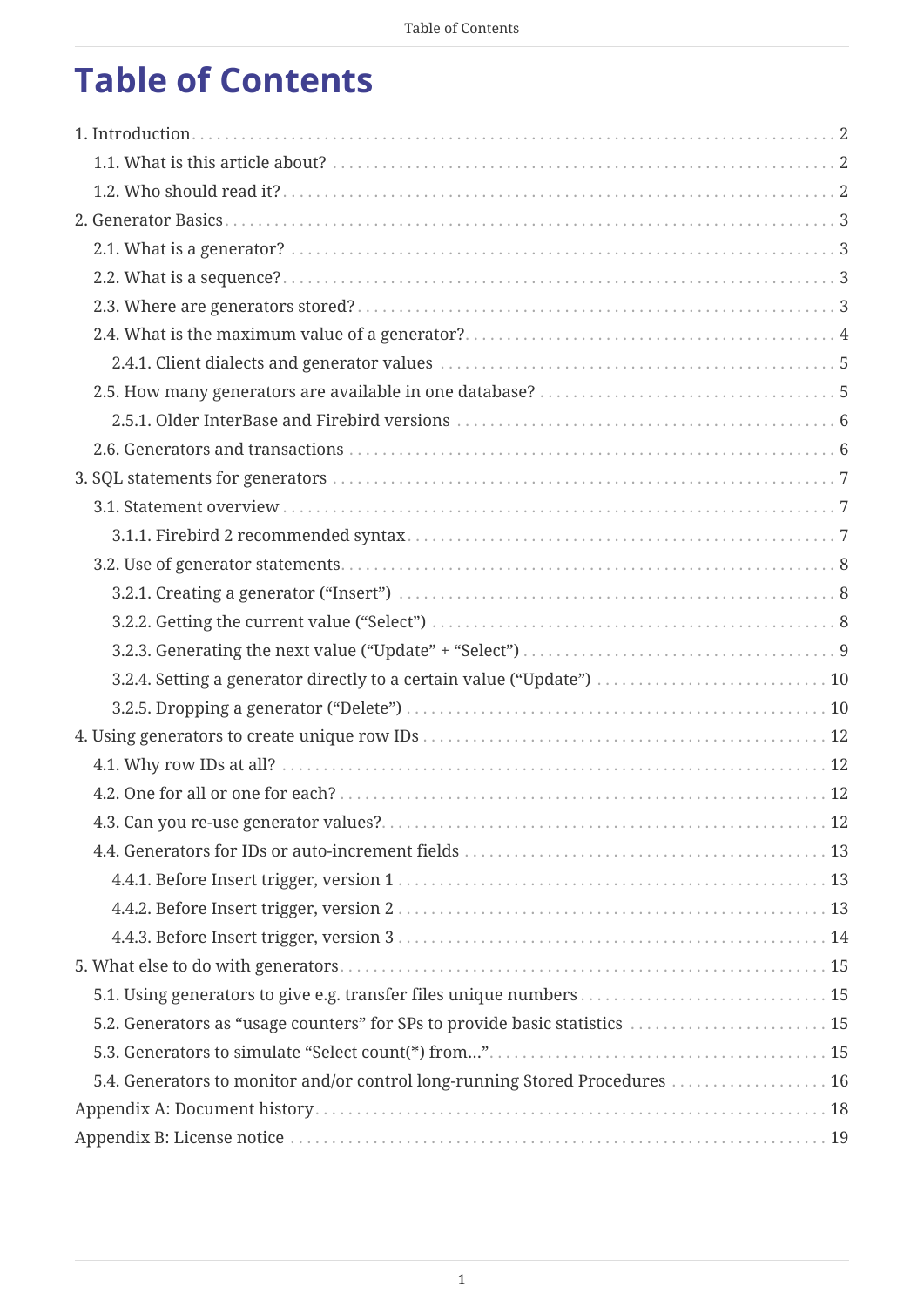# <span id="page-2-0"></span>**Chapter 1. Introduction**

## <span id="page-2-1"></span>**1.1. What is this article about?**

This article explains what Firebird generators are, and how and why you should use them. It is an attempt to collect all relevant information about generators in a single document.

# <span id="page-2-2"></span>**1.2. Who should read it?**

Read this article if you…

- are not familiar with the concept of generators;
- have questions on using them;
- want to make an Integer column behave like an "AutoInc" field as found in other RDBMSs;
- are looking for examples on how to use generators for IDs or other tasks;
- want to know the Firebird word for a "sequence" in Oracle.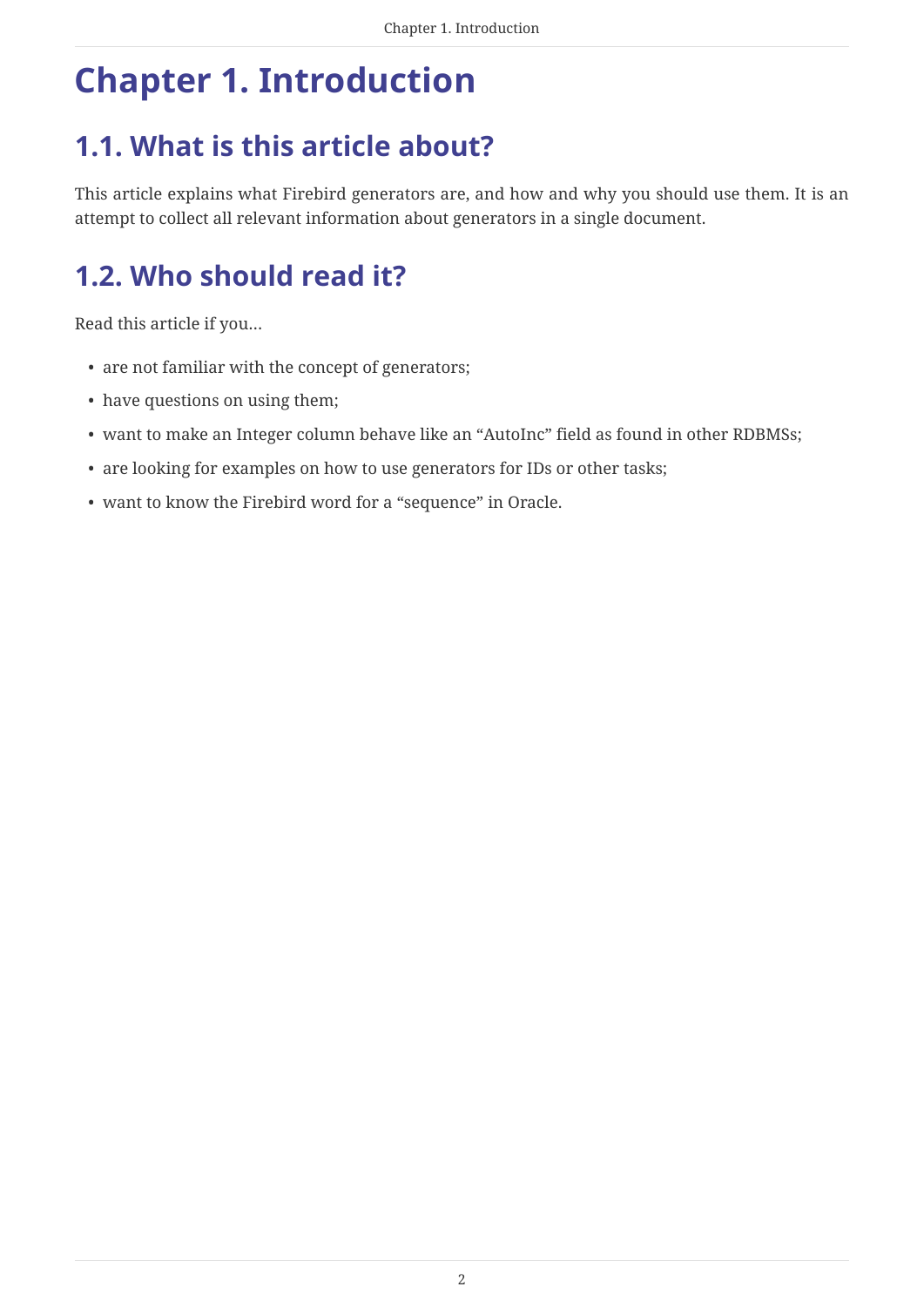# <span id="page-3-0"></span>**Chapter 2. Generator Basics**

## <span id="page-3-1"></span>**2.1. What is a generator?**

Think of a generator as a "thread-safe" integer counter that lives inside a Firebird database. You can create one by giving it a name:

CREATE GENERATOR GenTest;

Then you can get its current value and increase or decrease it just like a "var i:integer" in Delphi, but it is not always easy to "predictably" set it directly to a certain value and then obtain that same value — it's inside the database, but *outside of transaction control*.

### <span id="page-3-2"></span>**2.2. What is a sequence?**

"Sequence" is the official SQL term for what Firebird calls a generator. Because Firebird is constantly striving for better SQL compliance, the term SEQUENCE can be used as a synonym for GENERATOR in Firebird 2 and up. In fact it is recommended that you use the SEQUENCE syntax in new code.

Although the word "sequence" puts the emphasis on the series of values generated whereas "generator" seems to refer primarily to the factory that produces these values, there is *no difference at all* between a Firebird generator and a sequence. They are just two words for the same database object. You can create a generator and access it using the sequence syntax, and vice versa.

This is the preferred syntax for creating a generator/sequence in Firebird 2:

CREATE SEQUENCE SeqTest;

### <span id="page-3-3"></span>**2.3. Where are generators stored?**

Generator *declarations* are stored in the RDB\$GENERATORS system table. Their *values* however are stored in special reserved pages inside the database. You never touch those values directly; you access them by means of built-in functions and statements which will be discussed later on in this guide.



The information provided in this section is for educational purposes only. As a general rule, you should leave system tables alone. Don't attempt to create or alter generators by writing to RDB\$GENERATORS. (A SELECT won't hurt though.)

The structure of the RDB\$GENERATORS system table is as follows:

- RDB\$GENERATOR\_NAME CHAR(31)
- RDB\$GENERATOR\_ID SMALLINT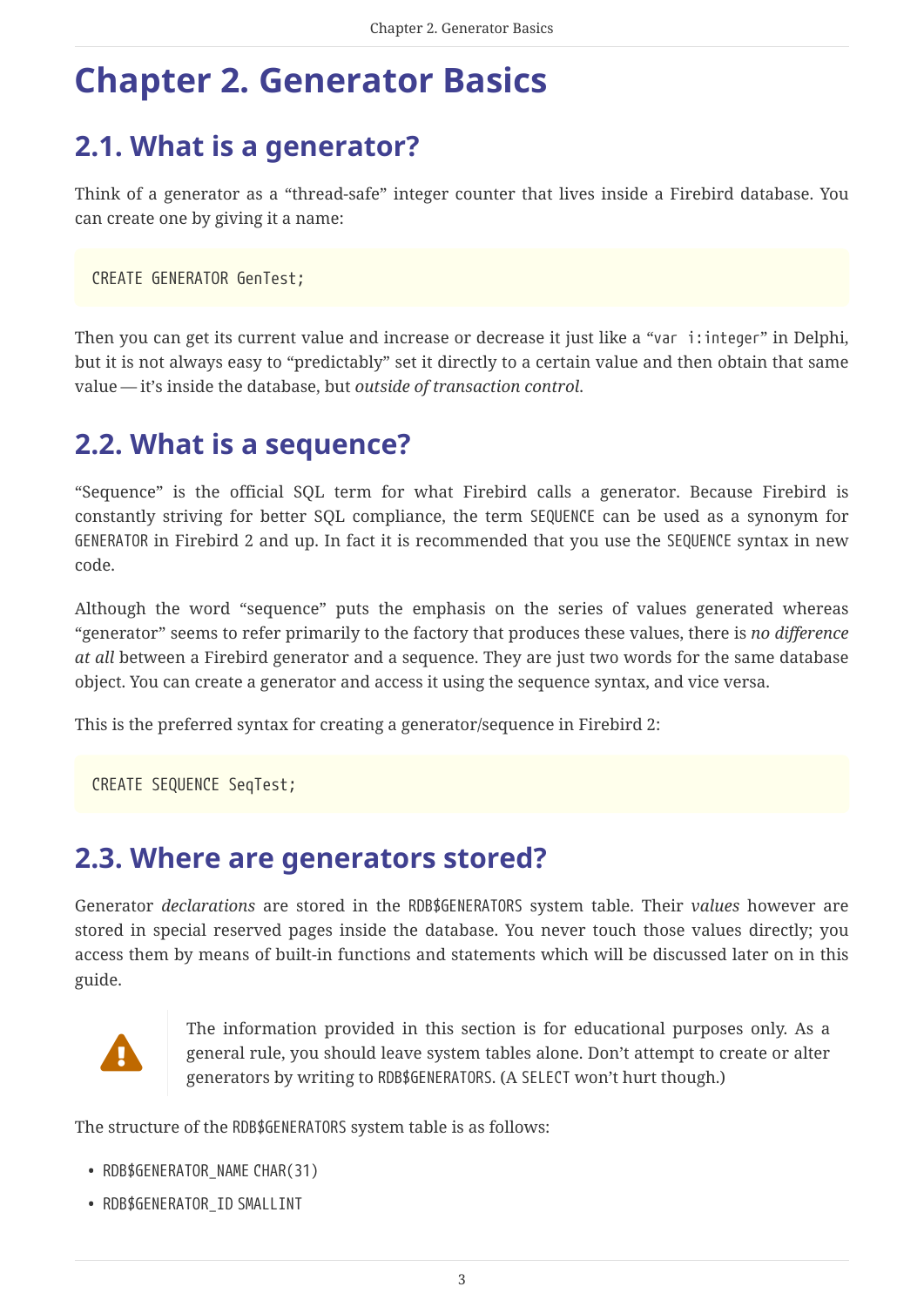• RDB\$SYSTEM\_FLAG SMALLINT

And, as from Firebird 2.0:

• RDB\$DESCRIPTION BLOB subtype TEXT

Note that the GENERATOR\_ID is — as the name says — an IDentifier for each generator, *not* its value. Also, don't let your applications store the ID for later use as a handle to the generator. Apart from this making no sense (the *name* is the handle), the ID may be changed after a backup-restore cycle. The SYSTEM FLAG is 1 for generators used internally by the engine, and NULL or 0 for all those you created.

Now let's have a look at the RDB\$GENERATORS table, here with a single self-defined generator:

| <b>RDB\$GENERATOR_NAME</b> | <b>RDB\$GENERATOR ID</b> | <b>RDB\$SYSTEM FLAG</b> |
|----------------------------|--------------------------|-------------------------|
| RDB\$SECURITY_CLASS        |                          |                         |
| SQL\$DEFAULT               |                          |                         |
| RDB\$PROCEDURES            | 3                        |                         |
| RDB\$EXCEPTIONS            | 4                        |                         |
| RDB\$CONSTRAINT_NAME       | 5                        |                         |
| RDB\$FIELD_NAME            | 6                        |                         |
| RDB\$INDEX_NAME            |                          |                         |
| RDB\$TRIGGER_NAME          | 8                        |                         |
| MY_OWN_GENERATOR           | 9                        | <b>NULL</b>             |

#### **Firebird 2 notes**

 $\mathbf{i}$ 

- Firebird 2 saw the introduction of an additional system generator, called RDB\$BACKUP\_HISTORY. It is used for the new NBackup facility.
- Even though the SEQUENCE syntax is preferred, the RDB\$GENERATORS system table and its columns have not been renamed in Firebird 2.

## <span id="page-4-0"></span>**2.4. What is the maximum value of a generator?**

Generators store and return 64-bit values in all versions of Firebird. This gives us a value range of:

 $-2^{63}$  ..  $2^{63}$ -1 or -9,223,372,036,854,775,808 .. 9,223,372,036,854,775,807

So if you use a generator with starting value 0 to feed a NUMERIC(18) or BIGINT column (both types represent 64-bit integers), and you would insert 1000 rows per second, it would take around 300 million years (!) before it rolls over. As it is pretty unlikely mankind will still walk on this planet by then (and still use Firebird databases), that's nothing to be really worried about.

A word of warning though. Firebird speaks two SQL "dialects": dialect 1 and dialect 3. New databases should always be created with dialect 3, which is more powerful in a number of respects. Dialect 1 is a compatibility dialect, to be used only for legacy databases that were first created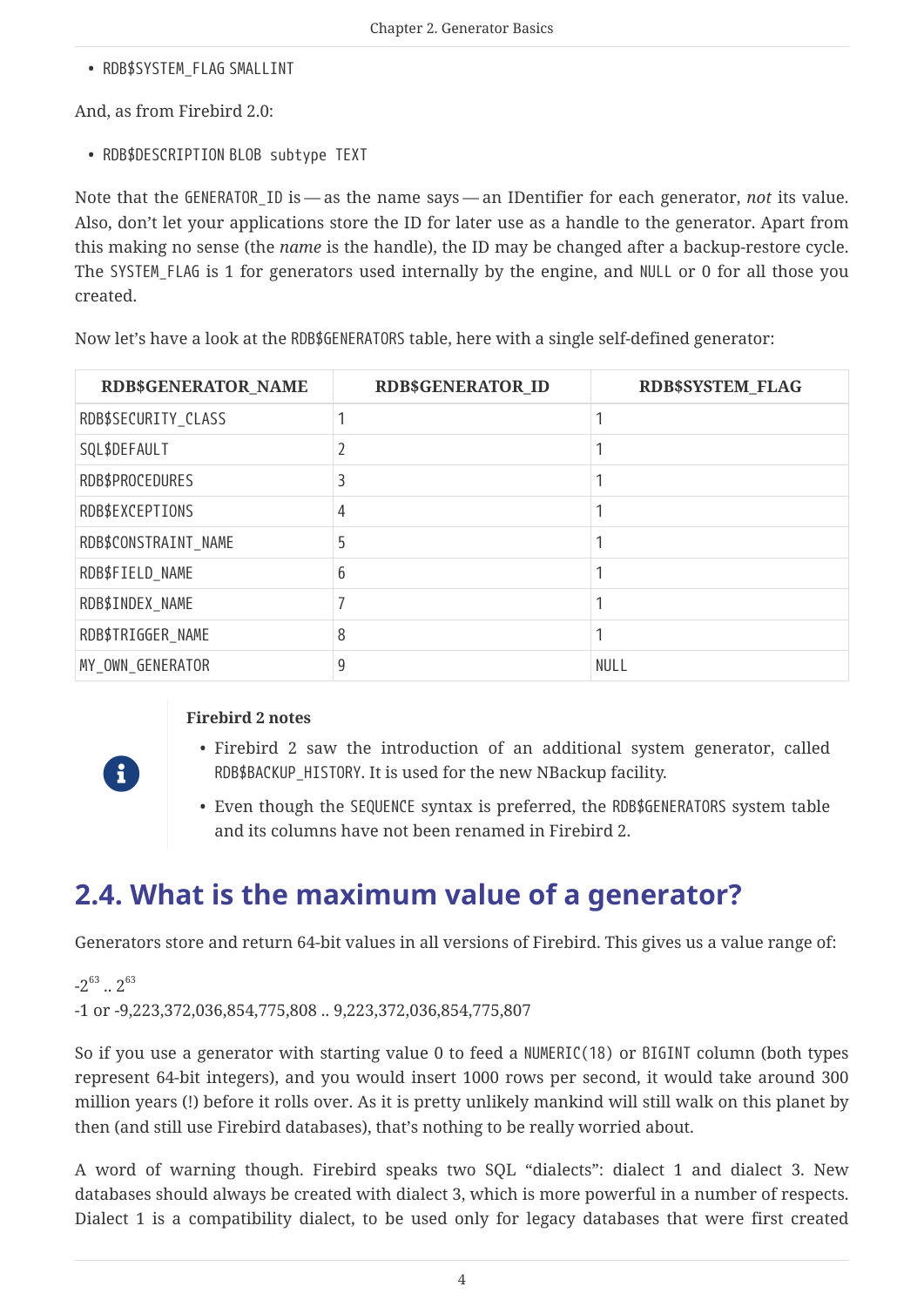under InterBase 5.6 or earlier.

One of the differences between the two is that dialect 1 has no native 64-bit integer type available. NUMERIC(18) columns for instance are stored internally as DOUBLE PRECISION, which is a floating point type. The biggest integer type in dialect 1 is the 32-bit INTEGER.

In dialect 1 as in dialect 3, generators are 64-bit. But if you assign the generated values to an INTEGER column in a dialect 1 database, they are truncated to the lower 32 bits, giving an effective range of:

 $-2^{31}$   $2^{31}$ -1 or -2,147,483,648 .. 2,147,483,647

Although the generator itself would go on from 2,147,483,647 to 2,147,483,648 and beyond, the truncated value would wrap around at this point, giving the *impression* of a 32-bit generator.

In the situation described above, with 1000 inserts per second, the generator-fed column would now roll over after 25 *days* (!!!) and that is indeed something to have an eye on. 2<sup>31</sup> is a lot, but then again not that much depending on the situation.



In dialect 3, if you assign generator values to an INTEGER field, all goes well as long as the values lie within the 32-bit range. But as soon as that range is exceeded, you get a numeric overflow error: dialect 3 is much stricter on range checking than dialect 1!

### <span id="page-5-0"></span>**2.4.1. Client dialects and generator values**

Clients talking to a Firebird server can set their dialect to 1 or 3, regardless of the database they are connected to. It is the client dialect, *not* the database dialect, that determines how Firebird passes generator values to the client:

- If the client dialect is 1, the server returns generator values as truncated 32-bit integers to the client. But inside the database they remain 64-bit values and they do not wrap after reaching  $2^{31}$ -1 (even though it may look that way to the client). This is true both for dialect 1 and dialect 3 databases.
- If the client dialect is 3, the server passes the full 64-bit value to the client. Again, this holds whether the database dialect is 1 or 3.

## <span id="page-5-1"></span>**2.5. How many generators are available in one database?**

Since Firebird version 1.0, the number of generators you can have in a single database is limited only by the maximum assignable ID in the RDB\$GENERATORS system table. Being a SMALLINT, this maximum is  $2^{15}$  -1 or 32767. The first ID is always 1, so the total number of generators cannot exceed 32767. As discussed before, there are 8 or 9 system generators in the database, leaving room for at least 32758 of your own. This should be amply enough for any practical application. And since the number of generators you declare has no effect on performance, you can feel free to use as many generators as you like.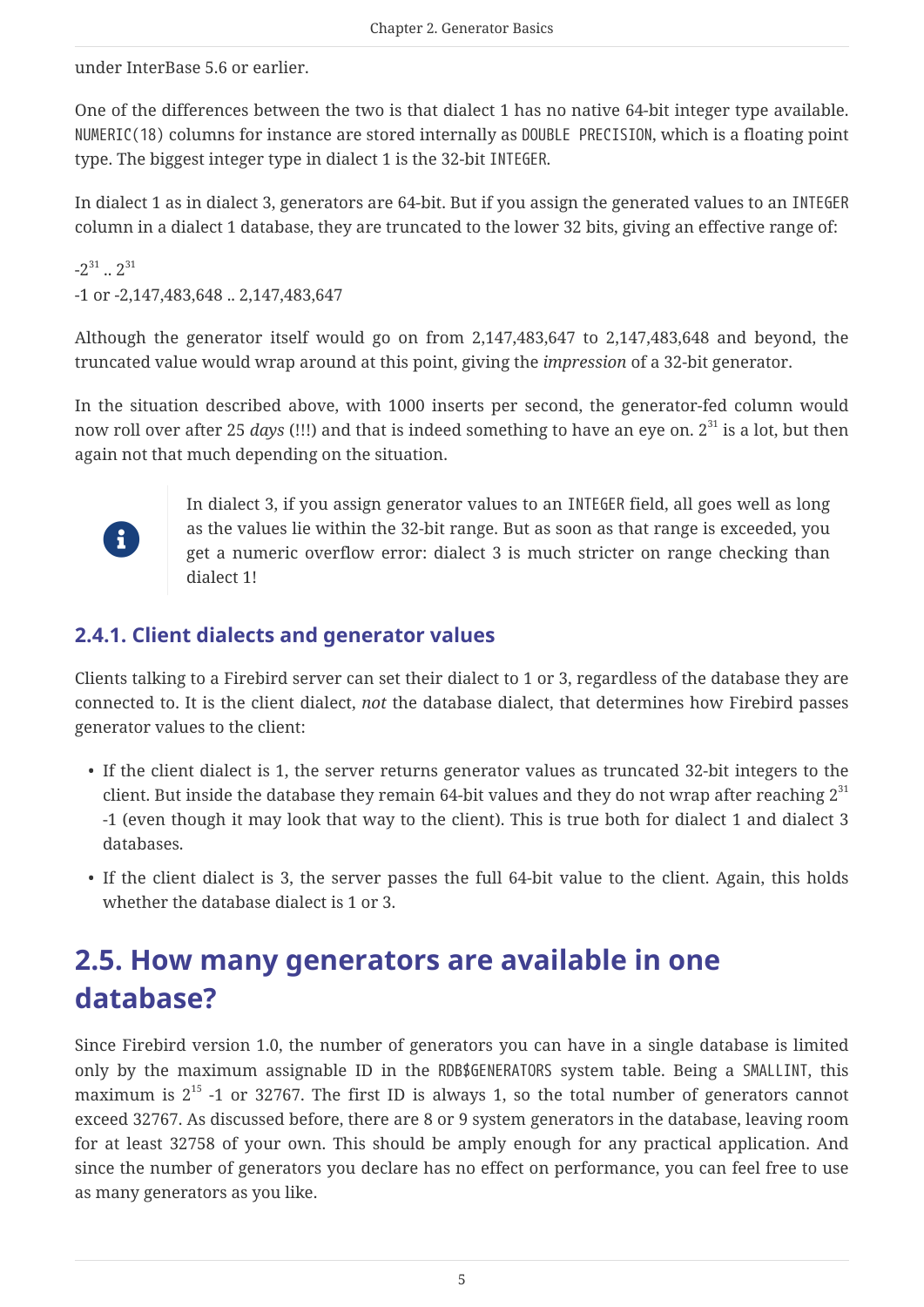### <span id="page-6-0"></span>**2.5.1. Older InterBase and Firebird versions**

In the earliest pre-1.0 Firebird versions, as well as in InterBase, only one database page was used to store the generator values. Therefore, the number of available generators was limited by the page size of the database. The following table lists how many generators — including system generators — you can have in various InterBase and Firebird versions (thanks to Paul Reeves for providing the initial information):

| <b>Version</b>                  | Page size |     |      |      |
|---------------------------------|-----------|-----|------|------|
|                                 | 1 K       | 2K  | 4K   | 8K   |
| InterBase $\leq v.6$            | 247       | 503 | 1015 | 2039 |
| IB 6 and early pre-1.0 Firebird | 123       | 251 | 507  | 1019 |
| All later Firebird versions     | 32767     |     |      |      |

In InterBase versions prior to 6, generators were only 32 bits wide. This explains why these older versions could store roughly twice the number of generators on the same page size.

> InterBase, at least up to and including version 6.01, would happily let you "create" generators until the total number reached 32767. What happened if you accessed generators with an ID higher than the number given in the table above depended on the version:

- Д
- InterBase 6 would generate an "invalid block type" error because the calculated location lay outside the one page that was allocated to generators.
- In earlier versions, if the calculated location lay outside the database, an error would be returned. Otherwise, if the generator was only *read* (without increment), the value that just "happened to be" on the calculated spot was returned. If it was *written to*, it would overwrite data. This could sometimes lead to an immediate error, but most of the time it would just silently corrupt your database.

### <span id="page-6-1"></span>**2.6. Generators and transactions**

As said, generators live outside of transaction control. This simply means you cannot safely "rollback" generators inside a transaction. There may be other transactions executing at the same time that change the value while your transaction runs. So once you have requested a generator value, consider it as "gone forever".

When you start a transaction and then call a generator and get a value of  $-\text{let's say } -5$ , it will remain at that value **even if you roll back the transaction (!)**. Don't even *think* of something like "OK, when I rollback, I can just do GEN\_ID(mygen,-1) afterwards to set it back to 4". This may work most of the time, but is *unsafe* because other concurrent transactions may have changed the value in between. For the same reason it doesn't make sense to get the current value with GEN\_ID(mygen,0) and then increment the value on the client side.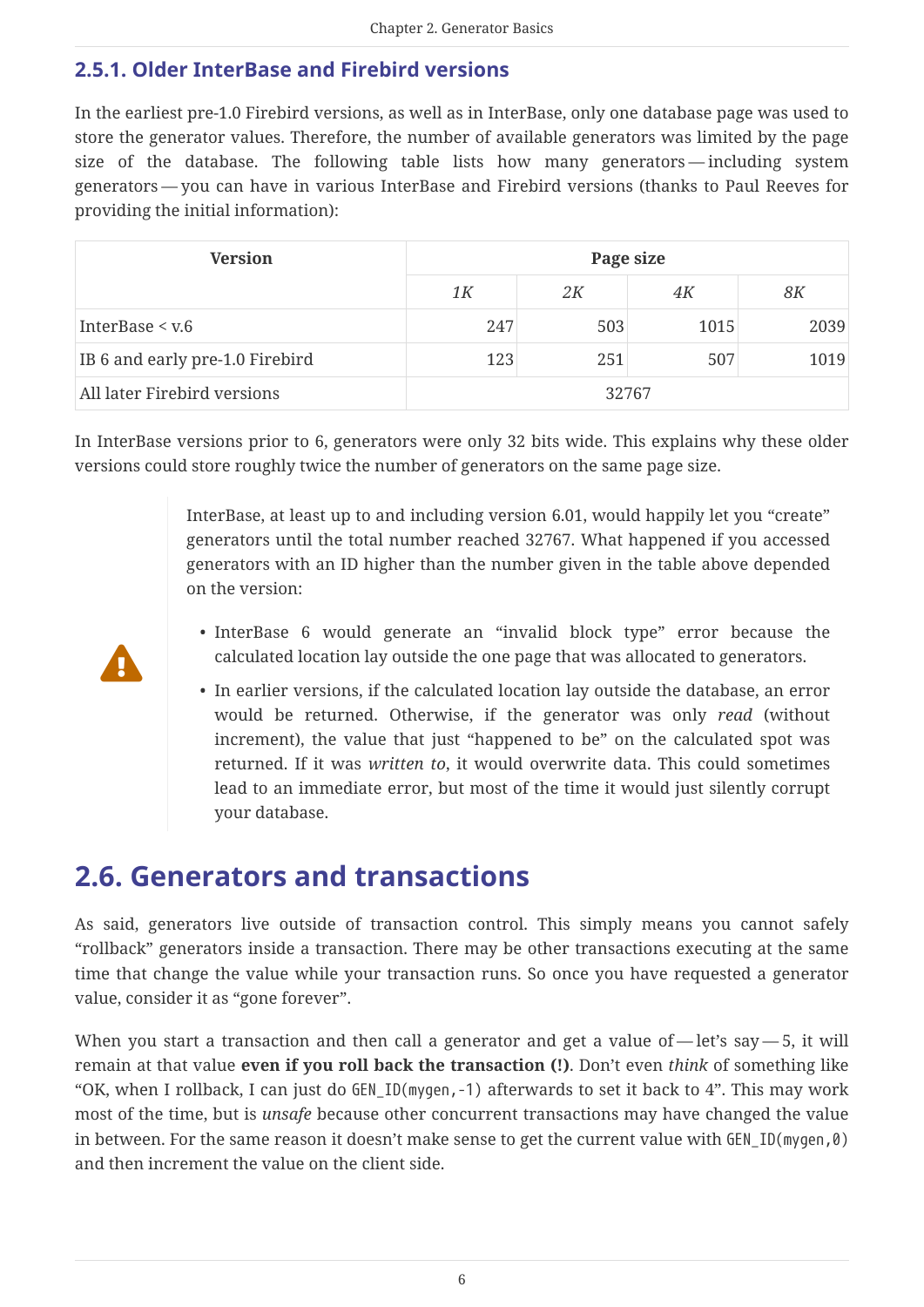# <span id="page-7-0"></span>**Chapter 3. SQL statements for generators**

### <span id="page-7-1"></span>**3.1. Statement overview**

The name of a generator must be a usual DB meta-identifier: 31 chars maximum, no special characters except the underscore '\_' (unless you use quoted identifiers). The SQL commands and statements that apply to generators are listed below. Their use will be discussed in some detail in the section [Use of generator statements](#page-8-0).

DDL (Data Definition Language) statements:

CREATE GENERATOR *name*; SET GENERATOR *name* TO *value*; DROP GENERATOR *name*;

DML (Data Manipulation Language) statements in client SQL:

SELECT GEN\_ID( *GeneratorName*, *increment* ) FROM RDB\$DATABASE;

DML statements in PSQL (Procedural SQL, available in stored procedures and triggers):

```
intvar = GEN_ID( GeneratorName, increment );
```
### <span id="page-7-2"></span>**3.1.1. Firebird 2 recommended syntax**

Although the traditional syntax is still fully supported in Firebird 2, these are the recommended DDL equivalents:

CREATE SEQUENCE *name*; ALTER SEQUENCE *name* RESTART WITH *value*; DROP SEQUENCE *name*;

And for the DML statements:

SELECT NEXT VALUE FOR *SequenceName* FROM RDB\$DATABASE;

*intvar* = NEXT VALUE FOR *SequenceName*;

Currently the new syntax does not support an increment other than 1. This limitation will be lifted in a future version. In the meantime, use GEN\_ID if you need to apply another increment value.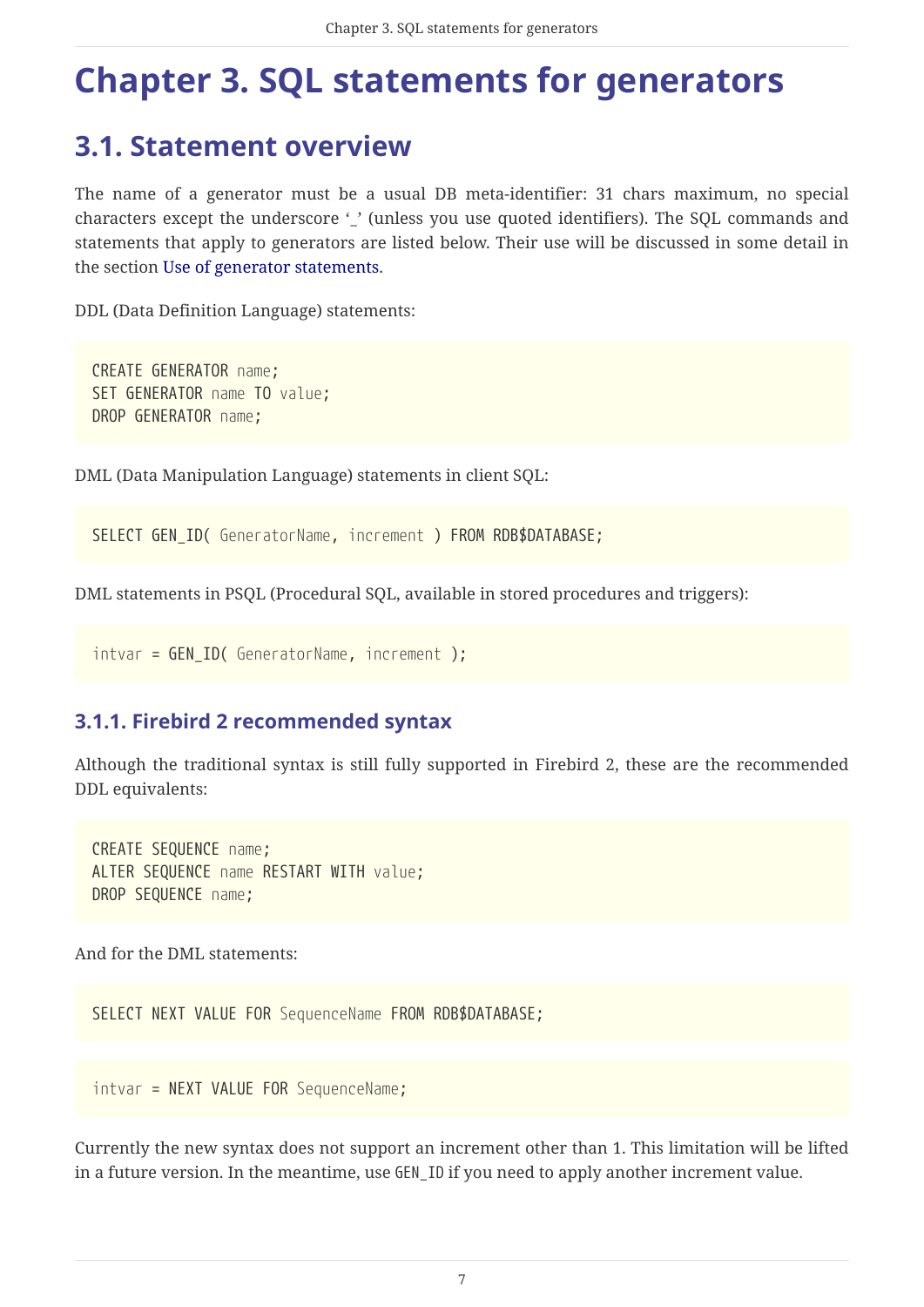## <span id="page-8-0"></span>**3.2. Use of generator statements**

The availability of statements and functions depends on whether you use them in:

- Client SQL The language you use when you, as a client, talk to a Firebird server.
- PSQL The server-side programming language used in Firebird stored procedures and triggers.

### <span id="page-8-1"></span>**3.2.1. Creating a generator ("Insert")**

#### **Client SQL**

CREATE GENERATOR *GeneratorName*;

Preferred for Firebird 2 and up:

CREATE SEQUENCE *SequenceName*;

#### **PSQL**

Not possible. Since you cannot change database metadata inside SPs or triggers, you cannot create generators there either.



In FB 1.5 and up, you can circumvent this limitation with the EXECUTE STATEMENT feature.

### <span id="page-8-2"></span>**3.2.2. Getting the current value ("Select")**

#### **Client SQL**

SELECT GEN\_ID( *GeneratorName*, 0 ) FROM RDB\$DATABASE;

This syntax is still the only option in Firebird 2.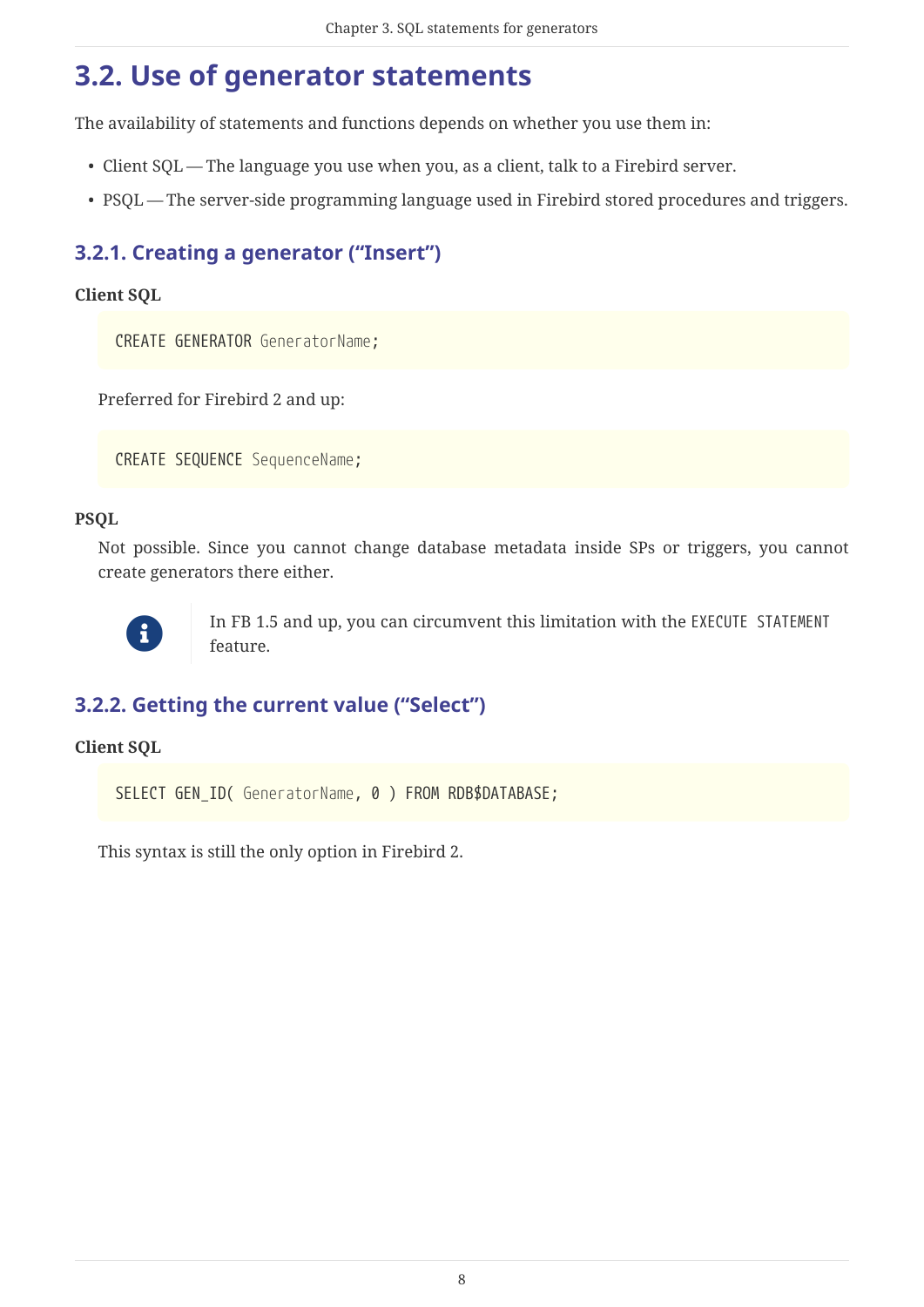In Firebird's command-line tool *isql* there are two additional commands for retrieving current generator values:

```
SHOW GENERATOR GeneratorName;
SHOW GENERATORS;
```
 $\mathbf{r}$ 

The first reports the current value of the named generator. The second does the same for all non-system generators in the database.

The preferred Firebird 2 equivalents are, as you could guess:

```
SHOW SEQUENCE SequenceName;
SHOW SEQUENCES;
```
Please notice again that these SHOW … commands are only available in the Firebird isql tool. Unlike GEN\_ID, you can't use them from within other clients (unless these clients are isql frontends).

#### **PSQL**

```
intvar = GEN_ID( GeneratorName, 0 );
```
Firebird 2: same syntax.

#### <span id="page-9-0"></span>**3.2.3. Generating the next value ("Update" + "Select")**

Just like getting the current value, this is done with GEN\_ID, but now you use an increment value of 1. Firebird will:

- 1. get the current generator value;
- 2. increment it by 1;
- 3. return the incremented value.

#### **Client SQL**

SELECT GEN\_ID( *GeneratorName*, 1 ) FROM RDB\$DATABASE;

The new syntax, which is preferred for Firebird 2, is entirely different:

SELECT NEXT VALUE FOR *SequenceName* FROM RDB\$DATABASE;

#### **PSQL**

```
intvar = GEN_ID( GeneratorName, 1 );
```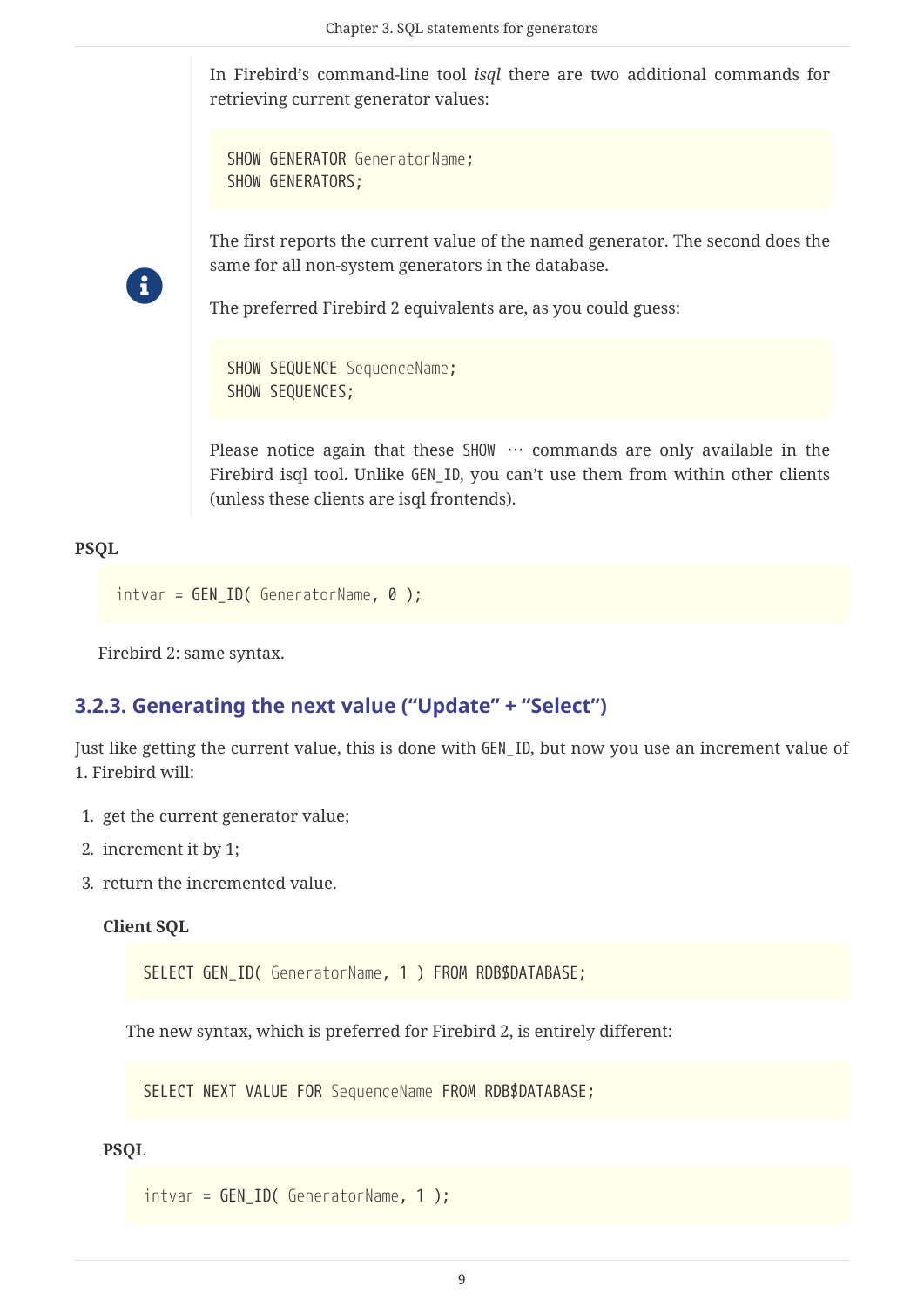Preferred for Firebird 2 and up:

*intvar* = NEXT VALUE FOR *SequenceName*;

### <span id="page-10-0"></span>**3.2.4. Setting a generator directly to a certain value ("Update")**

#### **Client SQL**

SET GENERATOR *GeneratorName* TO *NewValue*;

This is useful to preset generators to a value other than 0 (which is the default value after you created it) in e.g. a script to create the database. Just like CREATE GENERATOR, this is a DDL (not DML) statement.

Preferred syntax for Firebird 2 and up:

ALTER SEQUENCE *SequenceName* RESTART WITH *NewValue*;

#### **PSQL**

GEN\_ID( *GeneratorName*, *NewValue* - GEN\_ID( *GeneratorName*, 0 ) );



This is more of a dirty little trick to do what you normally cannot and should not do in SPs and triggers: *setting* generators. They are for *getting*, not *setting* values.

### <span id="page-10-1"></span>**3.2.5. Dropping a generator ("Delete")**

#### **Client SQL**

DROP GENERATOR *GeneratorName*;

Preferred for Firebird 2 and up:

DROP SEQUENCE *SequenceName*;

#### **PSQL**

Not possible, unless... (Same explanation as with Create: you can't - or rather, shouldn't — change metadata in PSQL.)

Dropping a generator does not free the space it occupied for use by a new generator. In practice this rarely hurts, because most databases don't have the tens of thousands of generators that Firebird allows, so there's bound to be room for more anyway. But if your database *does* risk to hit the 32767 ceiling, you can free up dead generator space by performing a backup-restore cycle. This will neatly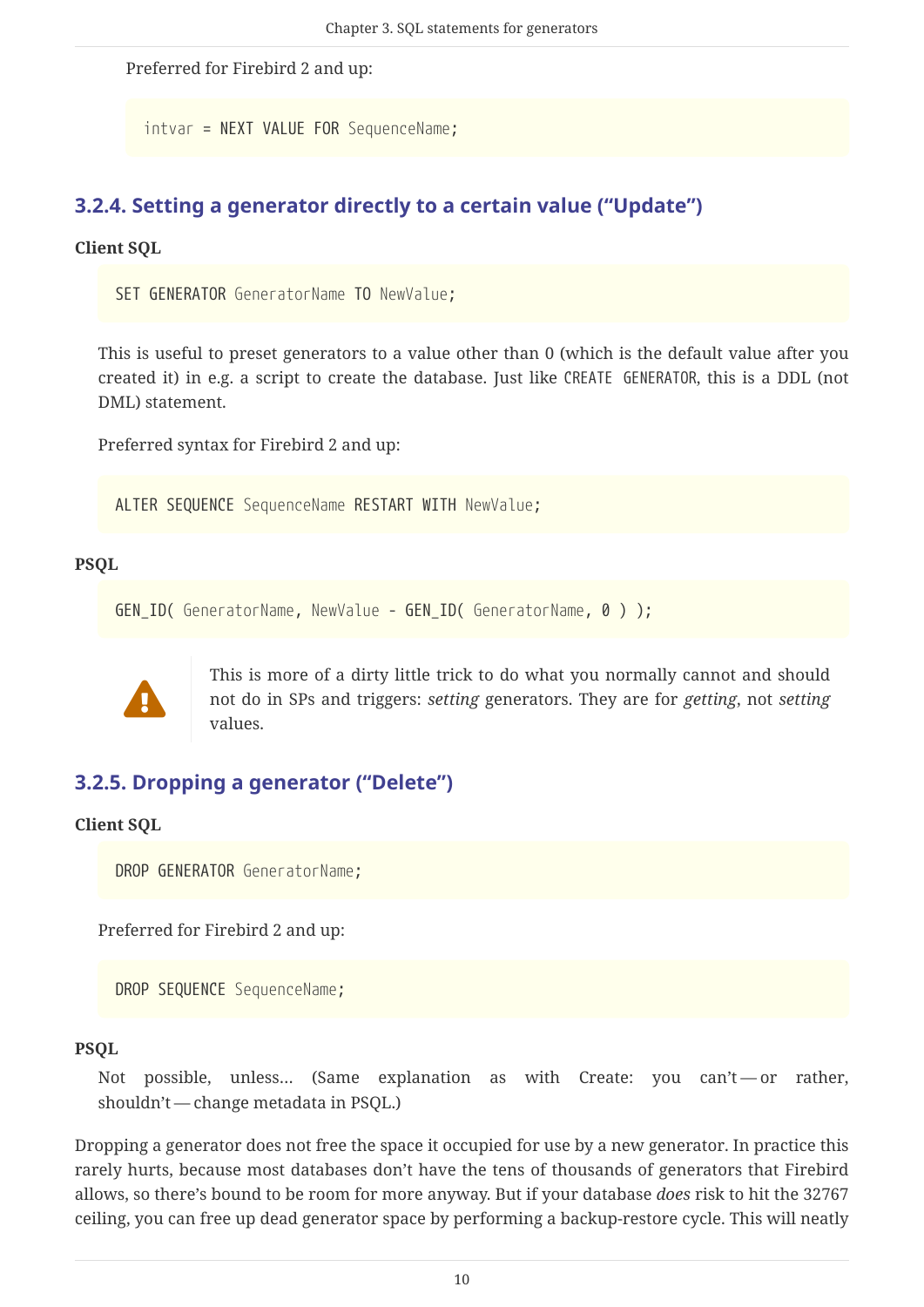pack the RDB\$GENERATORS table, re-assigning a contiguous series of IDs. Depending on the situation, the restored database may also need less pages for the generator values.

#### **Dropping generators in old IB and Firebird versions**

InterBase 6 and earlier, as well as early pre-1.0 Firebird versions, do not have a DROP GENERATOR command. The only way to drop a generator in these versions is:

DELETE FROM RDB\$GENERATORS WHERE RDB\$GENERATOR\_NAME = '*GeneratorName*';

...followed by a backup and restore.

In these versions, with the maximum number of generators typically a couple of hundred, it is much more likely that the need will arise to reuse space from deleted generators.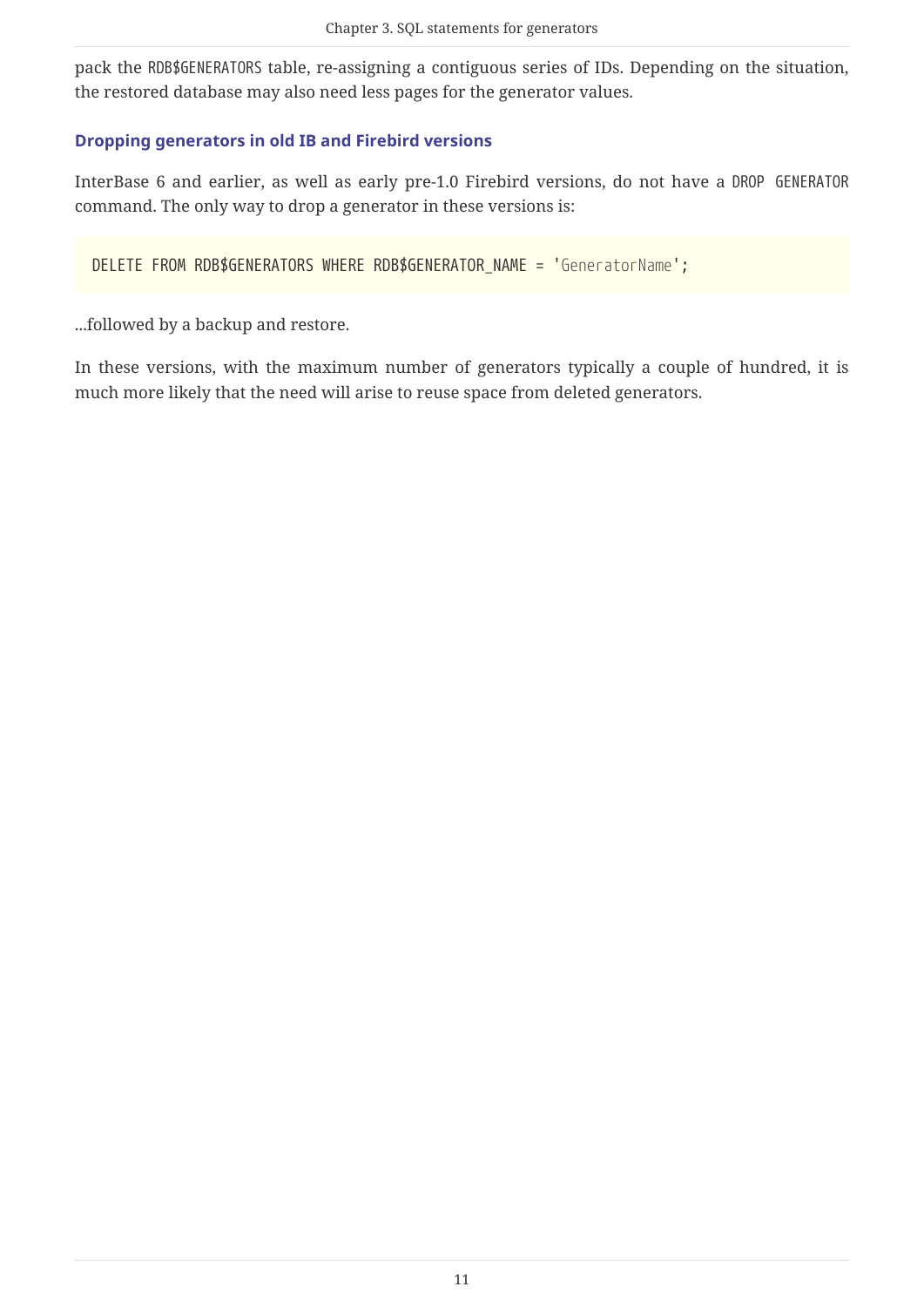# <span id="page-12-0"></span>**Chapter 4. Using generators to create unique row IDs**

## <span id="page-12-1"></span>**4.1. Why row IDs at all?**

The answer to this question would go far beyond the scope of this article. If you see no need to have a generic, unique "handle" for every row inside a table, or don't like the idea of "meaningless" or "surrogate" keys in general, you should probably skip this section…

## <span id="page-12-2"></span>**4.2. One for all or one for each?**

OK, so you want row IDs. { author's note: congratulations! :-) }

A major, basic decision to take is whether we'll use one single generator for all the tables, or one generator for each table. This is up to you — but take the following considerations into account.

With the "one for all" approach, you:

- + need only a single generator for all your IDs;
- + have one integer number that does not only identify your row within its *table*, but within the *entire database*;
- - have less possible ID values per table (this shouldn't really be a problem with 64bit generators…);
- - will soon have to deal with large ID values even in e.g. lookup tables with only a handful of records;
- - will likely see gaps in a per-table ID sequence, since generator values are spread throughout all tables.

With the "one for each" approach you:

- - have to create a generator for every single "ID'd" table in your database;
- - always need the combination of ID and table name to uniquely identify any row in any table;
- + have a simple and robust "insert counter" per table;
- + have a chronological sequence per table: if you find a gap in the ID sequence of a table, then it's caused either by a DELETE or by a failed INSERT.

### <span id="page-12-3"></span>**4.3. Can you re-use generator values?**

Well-yes, technically you *can*. But-NO, you shouldn't. Never. Never ever. Not only that this would destroy the nice chronological sequence (you can't judge a row's "age" by just looking at the ID any more), the more you think about it the more headaches it'll give you. Moreover it is an absolute contradiction to the entire concept of unique row identifiers.

So unless you have good reasons to re-use generator values, and a well-thought-out mechanism to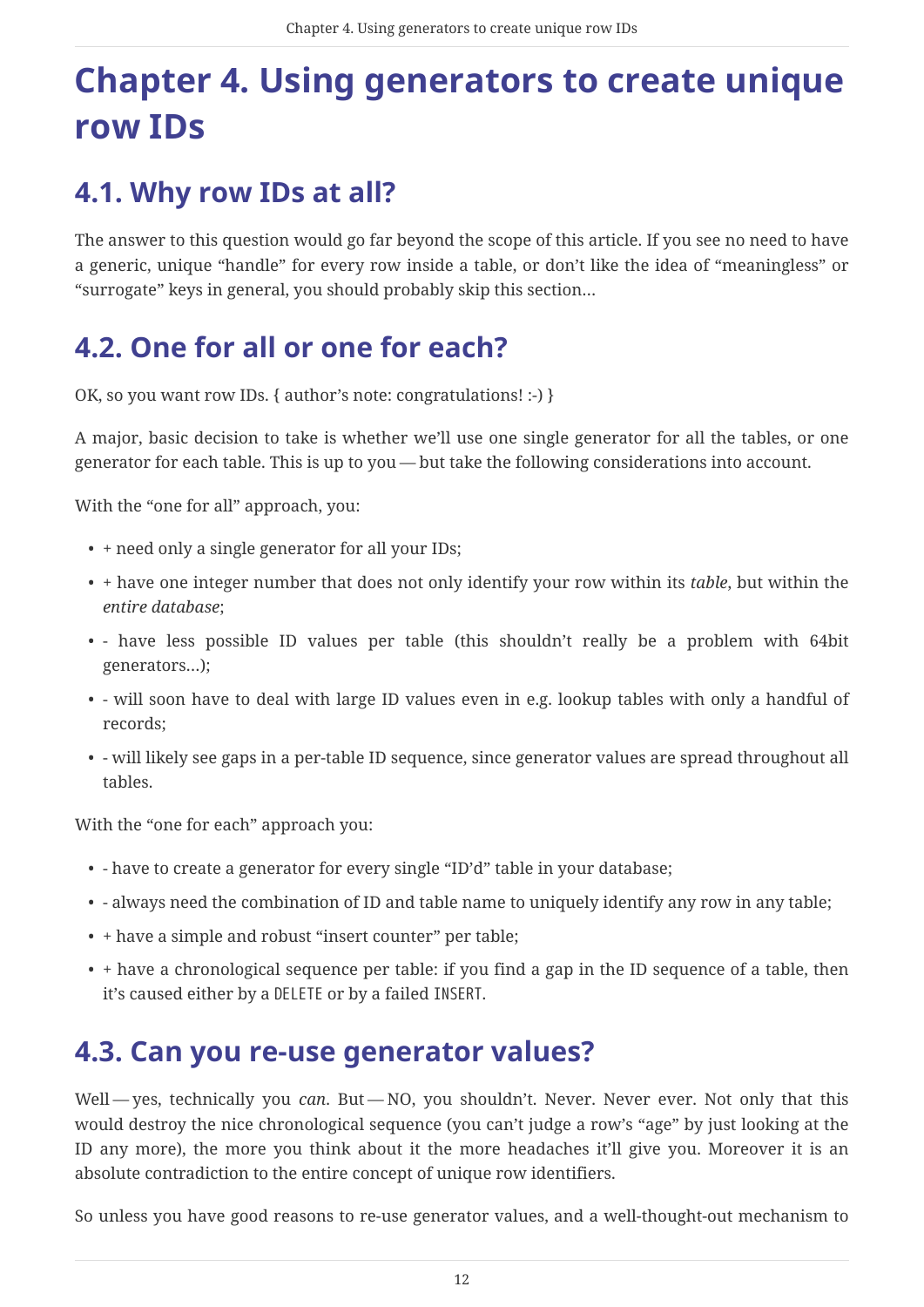make this work safely in multi-user/multi-transaction environments, JUST DON'T DO IT!

### <span id="page-13-0"></span>**4.4. Generators for IDs or auto-increment fields**

Giving a newly inserted record an ID (in the sense of a unique "serial number") is easily done with generators and Before Insert triggers, as we'll see in the following subsections. We start with the assumption that we have a table called TTEST with a column ID declared as Integer. Our generator's name is GIDTEST.

### <span id="page-13-1"></span>**4.4.1. Before Insert trigger, version 1**

```
CREATE TRIGGER trgTTEST_BI_V1 for TTEST
active before insert position 0
as
begin
 new.id = gen id( gidTest, 1 );
end
```
Problems with trigger version 1:

This one does the job all right — but it also "wastes" a generator value in cases where there is already an ID supplied in the INSERT statement. So it would be more efficient to only assign a value when there was none in the INSERT:

### <span id="page-13-2"></span>**4.4.2. Before Insert trigger, version 2**

```
CREATE TRIGGER trgTTEST_BI_V2 for TTEST
active before insert position 0
as
begin
   if (new.id is null) then
   begin
    new.id = gen_id( gidTest, 1);  end
end
```
Problems with trigger version 2:

Some access components have the "bad habit" to auto-fill all the columns in an INSERT. Those not explicitly set by you get default values — usually 0 for integer columns. In that case, the above trigger would not work: it would find that the ID column does not have the *state* NULL, but the *value* 0, so it would not generate a new ID. You could post the record, though — but only one… the second one would fail. It is anyway a good idea to "ban" 0 as a normal ID value, to avoid any confusion with NULL and 0. You could e.g. use a special row with an ID of 0 to store a default record in each table.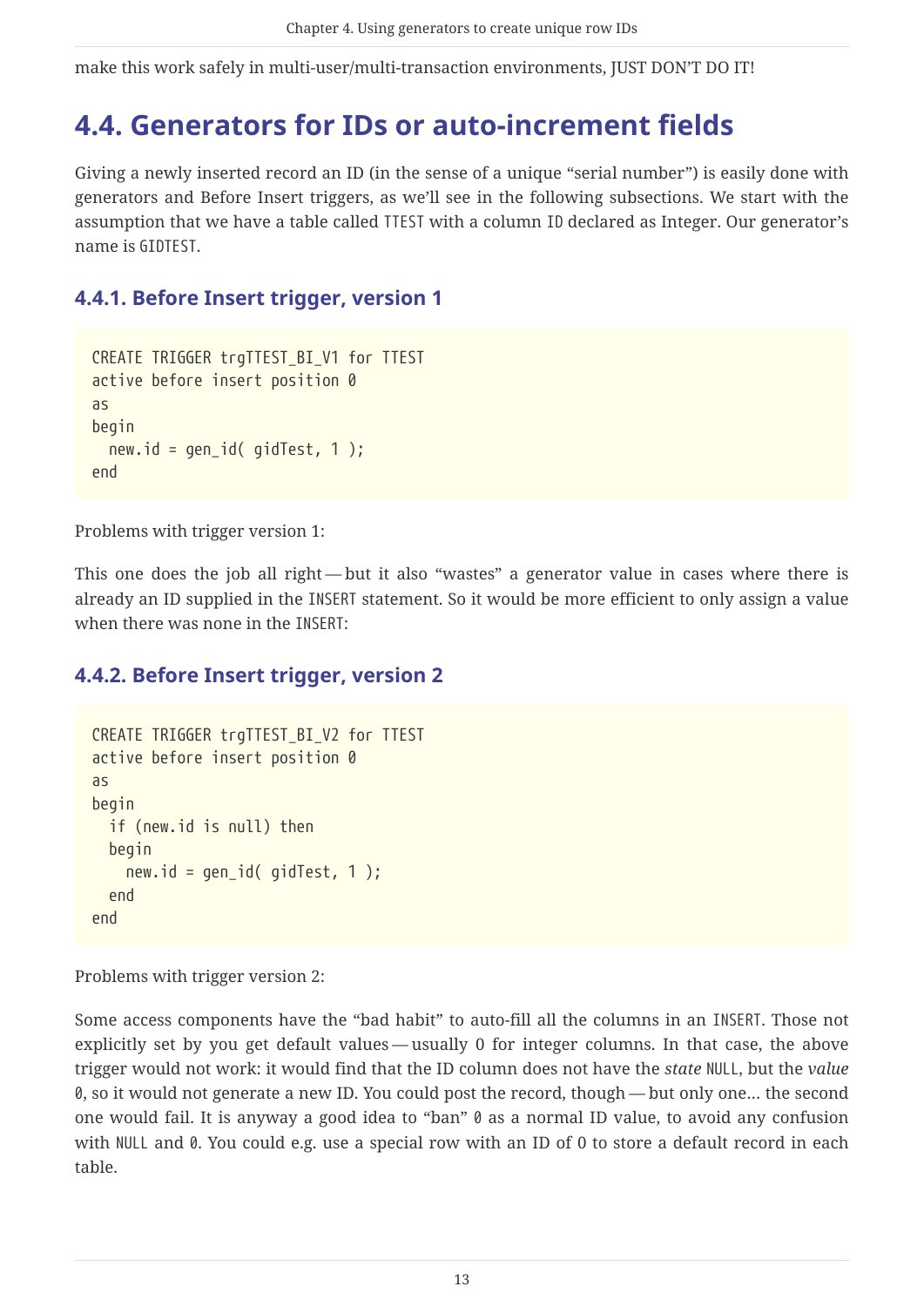### <span id="page-14-0"></span>**4.4.3. Before Insert trigger, version 3**

```
CREATE TRIGGER trgTTEST BI V3 for TTEST
active before insert position 0
as
begin
  if ((new.id is null) or (new.id = \theta)) then
   begin
    new.id = gen id( gidTest, 1 );
   end
end
```
Well, now that we have a robust, working ID trigger, the following paragraphs will explain to you why mostly you won't need it at all:

The basic problem with IDs assigned in Before Insert triggers is that they are generated on the server side, *after* you send the Insert statement from the client. This plainly means there is no safe way to know from the client side which ID was generated for the row you just inserted.

You could grab the generator value from the client side after the Insert, but in multi-user environments you cannot be really sure that what you get is your own row's ID (because of the transaction issue).

But if you get a new value from the generator *before*, and post the Insert with that value, you can simply fetch the row back with a "Select … where ID=*genvalue*" to see what defaults were applied or whether columns were affected by Insert triggers. This works especially well because you usually have a unique Primary Key index on the ID column, and those are about the fastest indexes you can have — they're unbeatable in selectivity, and mostly smaller than indexes on CHAR(n) cols (for n>8, depending on character set and collation).

The bottom line to this is:

You should create a Before Insert trigger to make absolutely sure every row gets a unique ID, even if no ID value was supplied from the client side in the Insert statement.

If you have an "SQL-closed" database (that is, your own application code is the only source for newly inserted records), then you can leave out the trigger, but then you should *always* obtain a new generator value from the database before issuing the Insert statement and include it there. The same, of course, goes for inserts from within triggers and stored procedures.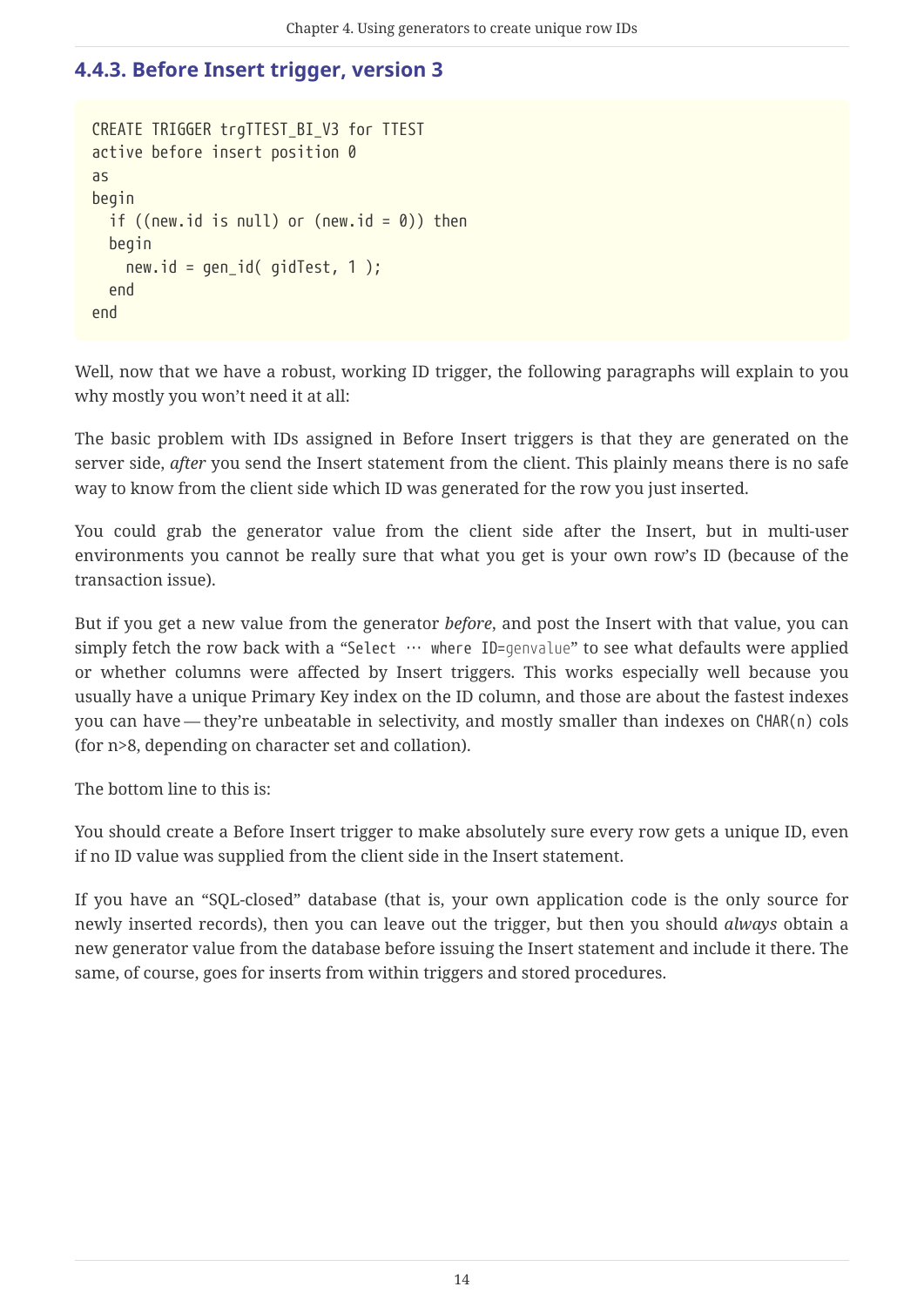# <span id="page-15-0"></span>**Chapter 5. What else to do with generators**

Here you can find some ideas for usages of generators other than generating unique row IDs.

# <span id="page-15-1"></span>**5.1. Using generators to give e.g. transfer files unique numbers**

A "classic" usage of generators is to ensure unique, sequential numbers for — well, anything in your application other than the row IDs discussed above. When you have an application that is transferring data to some other system, you can use generators to safely identify a single transfer by labeling it with a generated value. This greatly helps tracking down problems with interfaces between two systems (and, unlike most of the following, this does work safely and exactly).

## <span id="page-15-2"></span>**5.2. Generators as "usage counters" for SPs to provide basic statistics**

Imagine you just built a fantastic new feature into your database with a stored procedure. Now you update your customer's systems and some time later you'd like to know if the users really *use* this feature and how often. Simple: make a special generator that only gets incremented in that SP and you're there… with the restriction that you can't know the number of transactions that were rolled back after or while your SP executed. So in this case you at least know how often users *tried* to use your SP :-)

You could further refine this method by using two generators: One gets incremented at the very start of the SP, another at the very end just before the EXIT. This way you can count how many attempts to use the SP were successful: if both generators have the same value, then none of the calls to the SP failed etc. Of course you then still don't know how many times the transaction(s) invoking your SP were actually committed.

## <span id="page-15-3"></span>**5.3. Generators to simulate "Select count(\*) from…"**

There is the known problem with InterBase and Firebird that a SELECT COUNT(\*) (with no Where clause) from a really large table can take quite a while to execute, since the server must count "by hand" how many rows there are in the table at the time of the request. In theory, you could easily solve this problem with generators:

- Create a special "row counter" generator;
- Make a Before Insert trigger that increments it;
- Make an After Delete trigger that decrements it.

This works beautifully and makes a "full" record count needless — just get the current generator value. I stressed the "\_in theory\_" here because the whole thing goes down the drain when any Insert statements fail, because as said those generators are *beyond transaction control*. Inserts can fail because of constraints (Unique Key violations, NOT NULL fields being NULL, etc.) or other metadata restrictions, or simply because the transaction that issued the Insert gets rolled back. You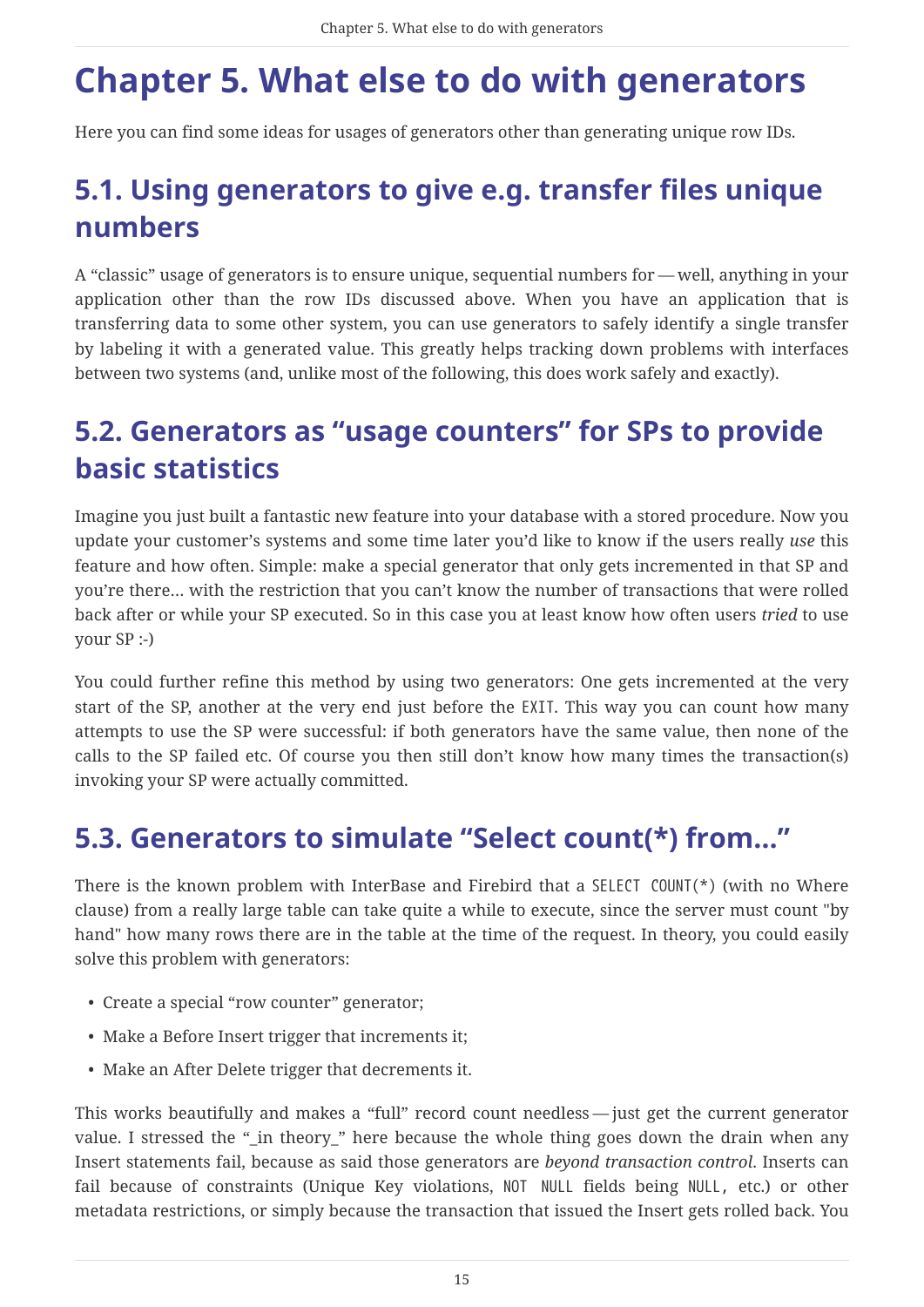have no rows in the table and still your Insert counter climbs.

So it depends — when you know the rough percentage of Inserts that fail (you can kinda get a "feeling" for this), and you're only interested in an *estimation* of the record count, then this method can be useful even though it's not exact. From time to time you can do a "normal" record count and set the generator to the exact value ("re-synchronize" the generator), so the error can be kept rather small.

There are situations when customers can happily live with an info like "there are *about* 2.3 million records" instantly at a mouseclick, but would shoot you if they have to wait 10 minutes or more to see that there are precisely 2.313.498.229 rows…

## <span id="page-16-0"></span>**5.4. Generators to monitor and/or control long-running Stored Procedures**

When you have SPs that e.g. generate report outputs on large tables and/or complex joins, they can take quite a while to execute. Generators can be helpful here in two ways: they can provide you with a "progress counter" which you can poll periodically from the client side while the SP runs, and they can be used to stop it:

```
CREATE GENERATOR gen_spTestProgress;
CREATE GENERATOR gen_spTestStop;
set term ^;
CREATE PROCEDURE spTest (...)
AS
BEGIN
  (...)  for select <lots of data taking lots of time>
    do begin
      GEN_ID(gen_spTestProgress,1);
      IF (GEN_ID(gen_spTestStop,0)>0) THEN Exit;
      (...normal processing here...)
    end
END^
```
Just a rough sketch, but you should get the idea. From the client, you can do a GEN\_ID(gen\_spTestProgress,0) asynchronously to the actual row fetching (e.g. in a different thread), to see how many rows were processed, and display the value in some sort of progress window. And you can do a GEN\_ID(gen\_spTestStop,1) to cancel the SP at any time from the "outside".

Although this can be very handy, it has a strong limitation: *it's not multi-user safe*. If the SP would run simultaneously in two transactions, they would mess up the progress generator — they would both increment the same counter at the same time so the result would be useless. Even worse, incrementing the stop generator would immediately stop the SP in *both* transactions. But for e.g.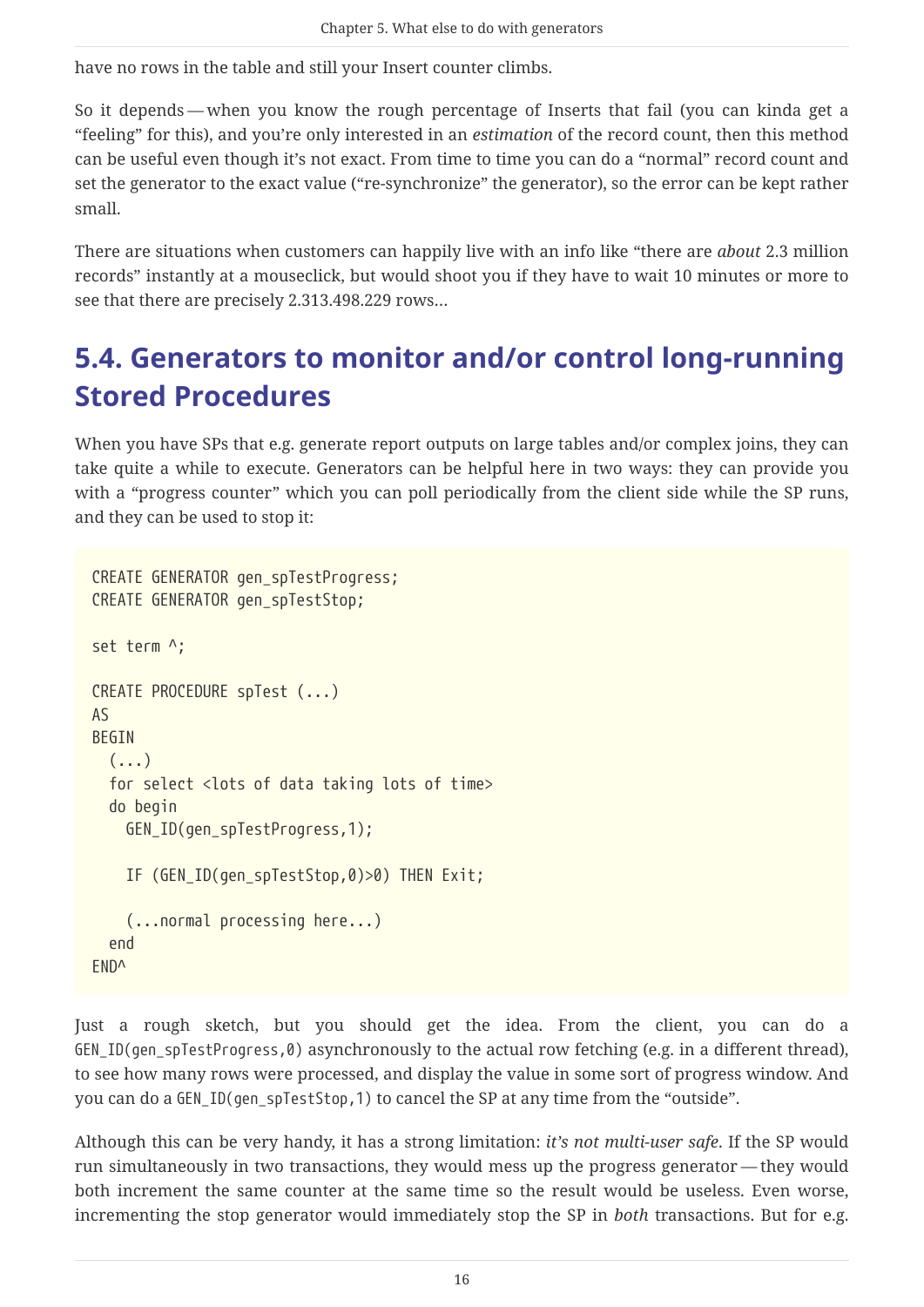monthly reports that are generated by a single module run in batch mode, this can be acceptable — as usual, it depends on your needs.

If you want to use this technique and allow *users* to trigger the SP at any time, you must make sure by other means that the SP can not be run twice. Thinking about this, I had the idea to use another generator for that: let's call this one gen spTestLocked (assuming the initial value of 0 of course):

```
CREATE GENERATOR gen_spTestProgress;
CREATE GENERATOR gen_spTestStop;
CREATE GENERATOR gen_spTestLocked;
set term ^;
CREATE PROCEDURE spTest (...)
AS
DECLARE VARIABLE lockcount INTEGER;
BEGIN
 lockcount = GENID(qen\ spTestLocked,1);  /* very first step: increment the locking generator */
  if (lockcount=1) then /* we got the lock, continue */  begin
      (..."normal" procedure body here...)
    end
    lockcount = GEN_ID(gen_spTestLocked,-1); /* undo the increment */
    /* make sure the gen is reset at the very end even when an exception
       happens inside the normal procedure body: */
   WHEN ANY DO
    lockcount = GEN_ID(spTestLocked, -1); /* undo the increment */
   exit;
END^
```


I'm not yet 100% sure this is absolutely multi-user safe, but it looks rock solid — as long as no EXIT occurs in the normal procedure body, for then the SP would stop and quit, leaving the generator incremented. The WHEN ANY clause handles exceptions, but not normal EXITs. Then you'd have to decrement it by hand — but you could decrement the generator just before the EXIT to avoid this. Given the right precautions, I can't make up any situation where this mechanism could fail… If you can — let us know!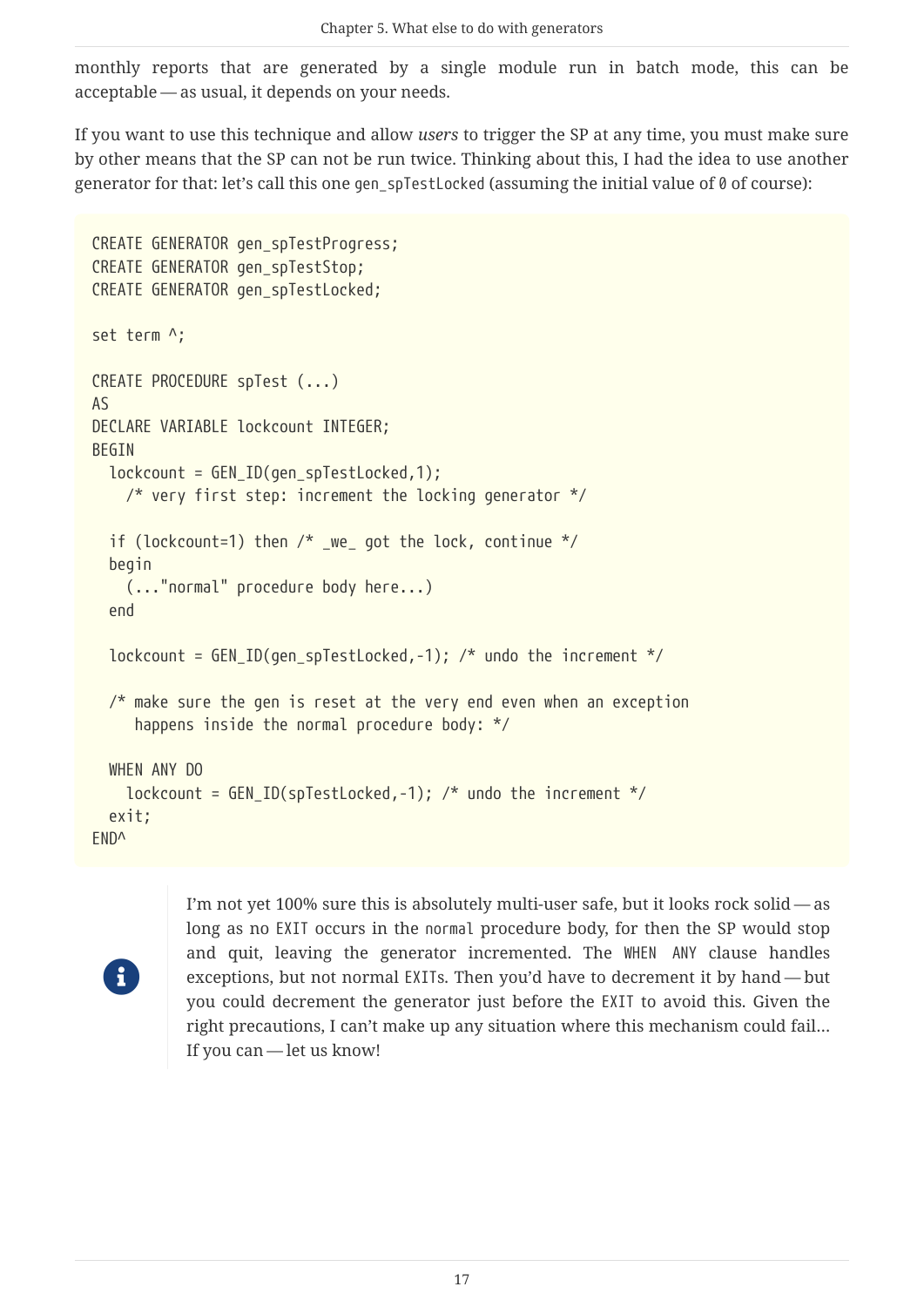# <span id="page-18-0"></span>**Appendix A: Document history**

The exact file history is recorded in the firebird-documentation git repository; see <https://github.com/FirebirdSQL/firebird-documentation>

#### **Revision History**

| $0.1$ 4 Apr<br>2006  |        | FI First edition.                                                                                                                                                                                     |
|----------------------|--------|-------------------------------------------------------------------------------------------------------------------------------------------------------------------------------------------------------|
| 0.2 7 May<br>2006    |        | PV Added SEQUENCE syntax and other Firebird 2 info.                                                                                                                                                   |
|                      |        | Added information on: the importance of client dialects; the SHOW<br>GENERATOR statement and friends; dropping generators and packing<br>generator space.                                             |
|                      |        | Edited and extended the following sections more or less heavily: Where are<br>generators stored?, What is the maximum value of a generator?, How many<br>generators?, Use of generator statements.    |
|                      |        | Further editing, additions and corrections to various sections, mainly in the<br>first half of the document. Light editing in second half (starting at Using<br>generators to create unique row IDs). |
| $0.3$ 27 Jun<br>2020 | M<br>R | Conversion to AsciiDoc, minor copy-editing                                                                                                                                                            |